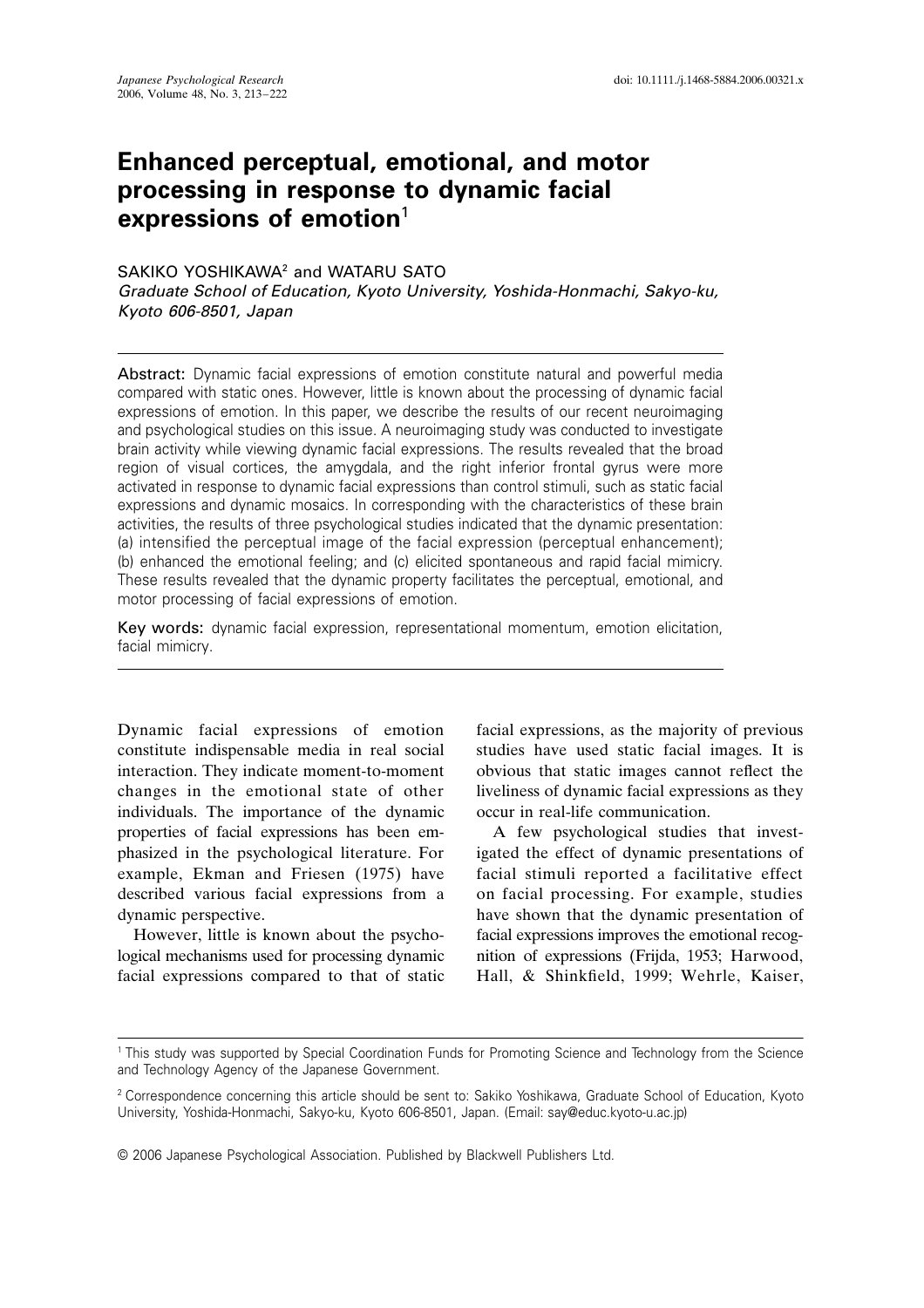Schmidt, & Scherer, 2000). Other researchers reported that the dynamic presentation of facial stimuli facilitated age (Berry, 1990) and identity recognition (Bruce & Valentine, 1988; Lander, Christie, & Bruce, 1999) compared to static image presentations. These data suggest that compared to static presentations, dynamic presentations of facial stimuli facilitate the various types of face processing.

In this paper, we describe the results of our recent research investigating this issue. We conducted neuroimaging and psychological studies. The results of a neuroimaging study revealed the brain areas involved in the processing of dynamic facial expressions. Based on these neuroimaging data, we hypothesized that dynamic presentation facilitates various psychological processes and a series of psychological experiments were conducted. Our results are in line with, and extend the facilitative effect of, dynamic presentations of facial expressions reported in previous psychological literature. Specifically, the results revealed enhanced perceptual, emotional, and motor reactions in response to dynamic facial expressions, relative to static facial expressions.

### **Enhanced brain activity in response to dynamic facial expressions**

To investigate the brain areas involved in processing dynamic facial expressions, we measured brain activity using functional magnetic resonance imaging when participants were observing dynamic emotional facial expressions (Sato, Kochiyama, Yoshikawa, Naito, & Matsumura, 2004).

Previous neuroimaging studies have indicated that some visual areas are more active in response to static facial expressions. These include the inferior occipital gyrus, fusiform gyrus, and superior temporal sulcus (STS; e.g., Kesler-West et al., 2001). The amygdala is also more active in response to static emotional expressions, especially in the case of negative emotions, such as fear or anger (e.g., Whalen et al., 2001). We focused on these brain areas when analyzing the neural activity in response to dynamic facial expressions and also tried to determine whether additional areas are involved.

We used a computer morphing technique to present the dynamic expressions (Figure 1). This method allowed us to strictly compare the



Figure 1. Stimulus presentations in the dynamic facial expression condition (upper) and static facial expression condition (lower).

<sup>©</sup> Japanese Psychological Association 2006.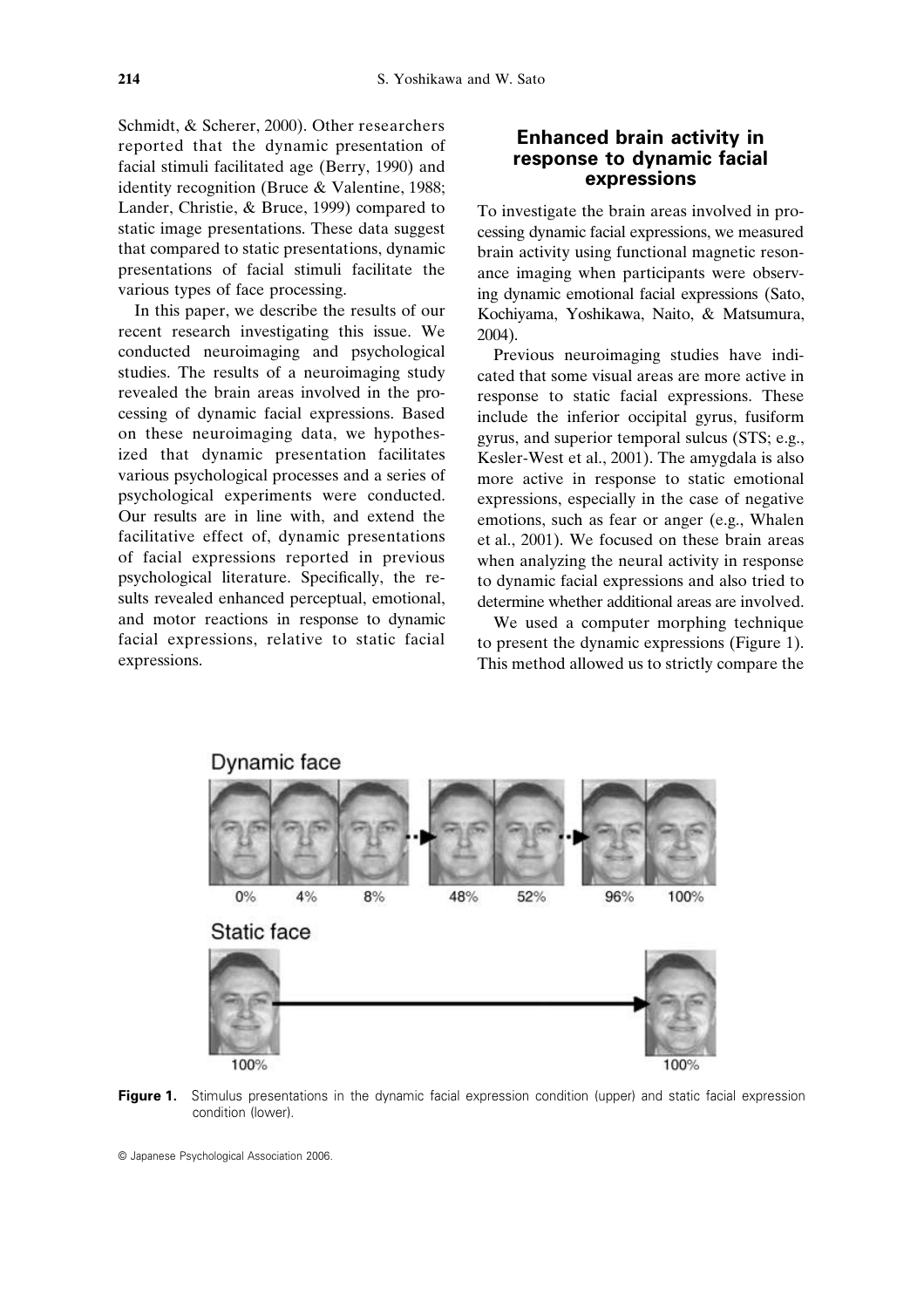dynamic and static presentation of facial expressions relative to other methods, such as comparison between videotaped films and frames cut from the films. In addition, because this method enabled us to implement motion on static images chosen from a stimulus set frequently used in previous studies (Ekman & Friesen, 1976), the results can be properly compared with previous findings. The presentation speed was adjusted to closely reflect natural changes in the dynamic facial expressions of emotions, which has been shown in a previous study (Sato & Yoshikawa, 2004).

The facial expressions were morphed from neutral to fearful or happy expressions. For comparison with the dynamic expressions, two types of conditions were prepared. In the primary condition, participants viewed static fearful or happy expressions. In the other condition, participants observed dynamic mosaic images. This condition was included to test whether higher brain activity for dynamic facial expressions, as compared to static expressions, was simply a result of the processing of dynamic visual information. Participants passively viewed these stimuli.

As a result, the broad region of occipital and temporal cortices showed higher activation while viewing the dynamic facial expressions than while viewing either of the control stimuli (Figure 2). The clusters included the activation foci of the inferior occipital gyrus, fusiform



**Figure 2.** (a) Statistical parametric maps showing brain regions activated in response to dynamic fearful expressions compared to static fearful expressions (upper) and dynamic mosaics (lower). The areas of activation are rendered on spatially normalized brains.(b) Mean percentage signal changes (with standard error) of the representative brain regions highly activated for dynamic fearful expressions. Data for dynamic fearful expressions, static fearful expressions, and dynamic mosaics are shown. From Sato et al. (2004). Reprinted with permission from the publisher.

© Japanese Psychological Association 2006.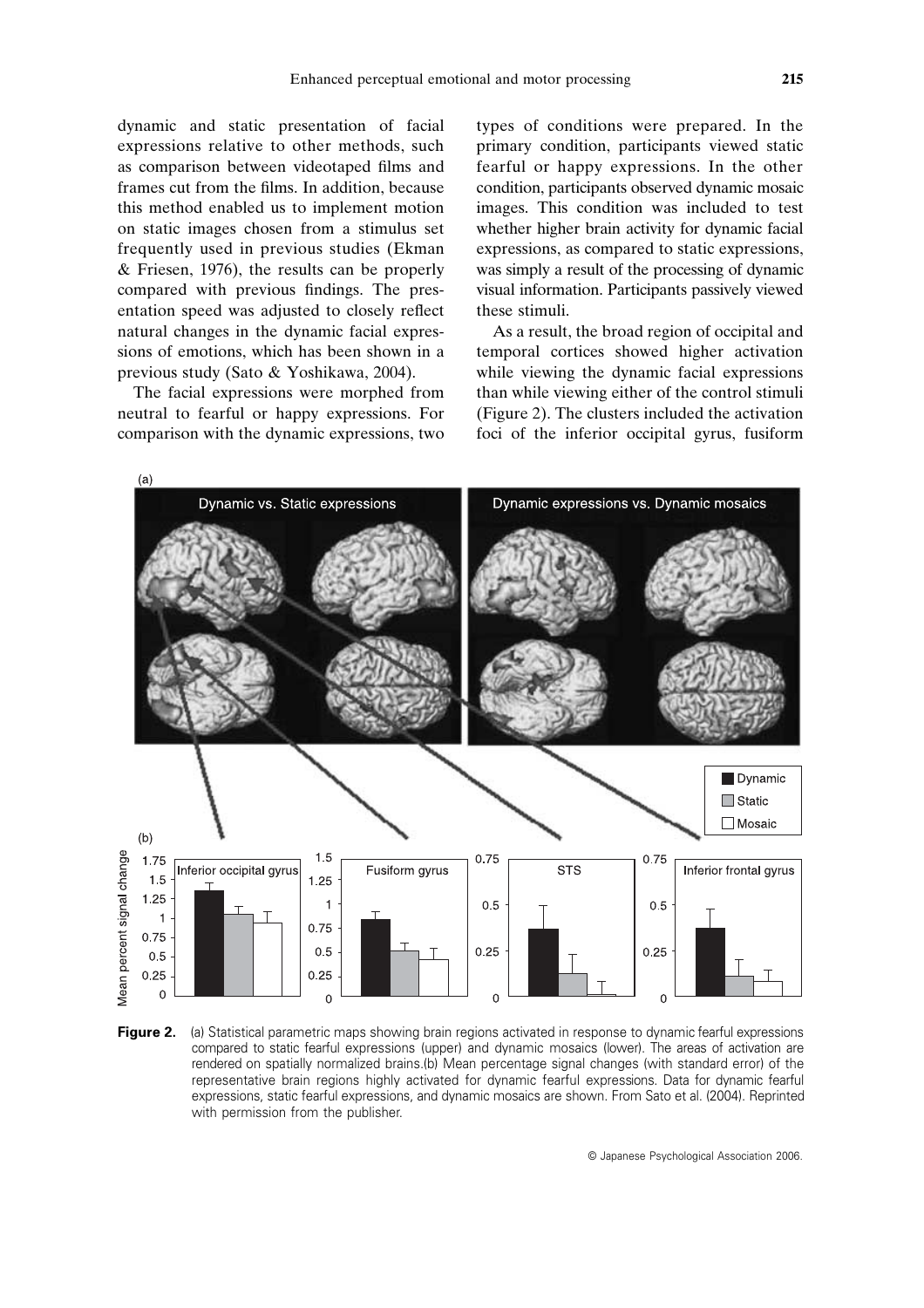

**Figure 3.** (a) A statistical parametric map showing left amygdala activity for dynamic fearful expressions compared to static fearful expressions. (b) Mean percentage signal changes (with standard error) of amygdala activity. Data for dynamic fearful expressions, static fearful expressions, and dynamic mosaics are shown. From Sato et al. (2004). Reprinted with permission from the publisher.

gyrus, and STS. The left amygdala was highly activated in response to dynamic facial expressions when compared with both control stimuli (Figure 3). The right amygdala also showed modest activation. In addition to these regions, the pars opercularis of the inferior frontal gyrus in the right hemisphere was activated in the same manner as the occipital and temporal cortices (Figure 2).

In summary, the broad region of visual cortices, the amygdala, and the right inferior frontal gyrus were more activated in response to dynamic facial expressions than control stimuli. These neuroscientific data, indicating that dynamic properties of facial expressions of emotion yield higher activation in various brain areas, provides the possibilities that psychological processes for dynamic facial expressions could also have facilitative effects compared with the processing for static expressions in various ways. A series of our psychological experiments examined this expectation.

# **Enhanced perception of dynamic facial expressions**

In the first psychological study, we examined how the dynamic presentations of facial expressions influence the perceptual processes of facial images (Yoshikawa & Sato, submitted).

Our neuroimaging data showed that the clusters in the visual cortical areas were

© Japanese Psychological Association 2006.

activated to a greater extent when observing dynamic facial expressions compared with static ones. The cluster included the inferior occipital gyrus, fusiform gyrus, and STS. These areas have been proposed to comprise the core system for the visual analysis of faces (Haxby, Hoffman, & Gobbini, 2000). These data suggest the possibility that the presentation of dynamic facial expressions could facilitate the perceptual processes of facial images compared with those of static facial expressions.

In the psychological literature on motion perception, the representational momentum (RM; Freyd & Finke, 1984; Freyd, 1987) has been reported. RM is a phenomenon in which the final position of an object, when seen to be actually moving or changing position in a way that implies continuous motion, shifts in the perceiver's mind in the direction of the observed transformation (Freyd & Finke, 1984; Hubbard, 1990). Since its discovery, this effect has been found in several types of implied change of object shape (Kelly & Freyd, 1987). However, whether the RM effect emerges when perceiving dynamic facial expressions of emotions remains unknown. Based on the aforementioned neuroscientific data indicating higher activation of visual areas for dynamic facial expressions, we hypothesized that the RM could occur for dynamic facial expressions of emotions. Specifically, we predicted that when a person perceives a dynamic facial expression changing from a neutral state to a particular emotional expression, such as anger or happiness, the last image of the dynamic sequence will be perceived in an exaggerated form, showing stronger emotional intensity.

We presented dynamic facial expressions created by a morphing technique, as in our neuroimaging study. In order to examine the participants' perception of the images, we used an interactive image selection task (Benson & Perrett, 1991). In this task, participants observed a short animation stimulus of a facial expression moving from neutral to one of the six basic emotions. Immediately after viewing the stimulus, participants were asked to select the last image perceived by using a slider on the computer display. This procedure made it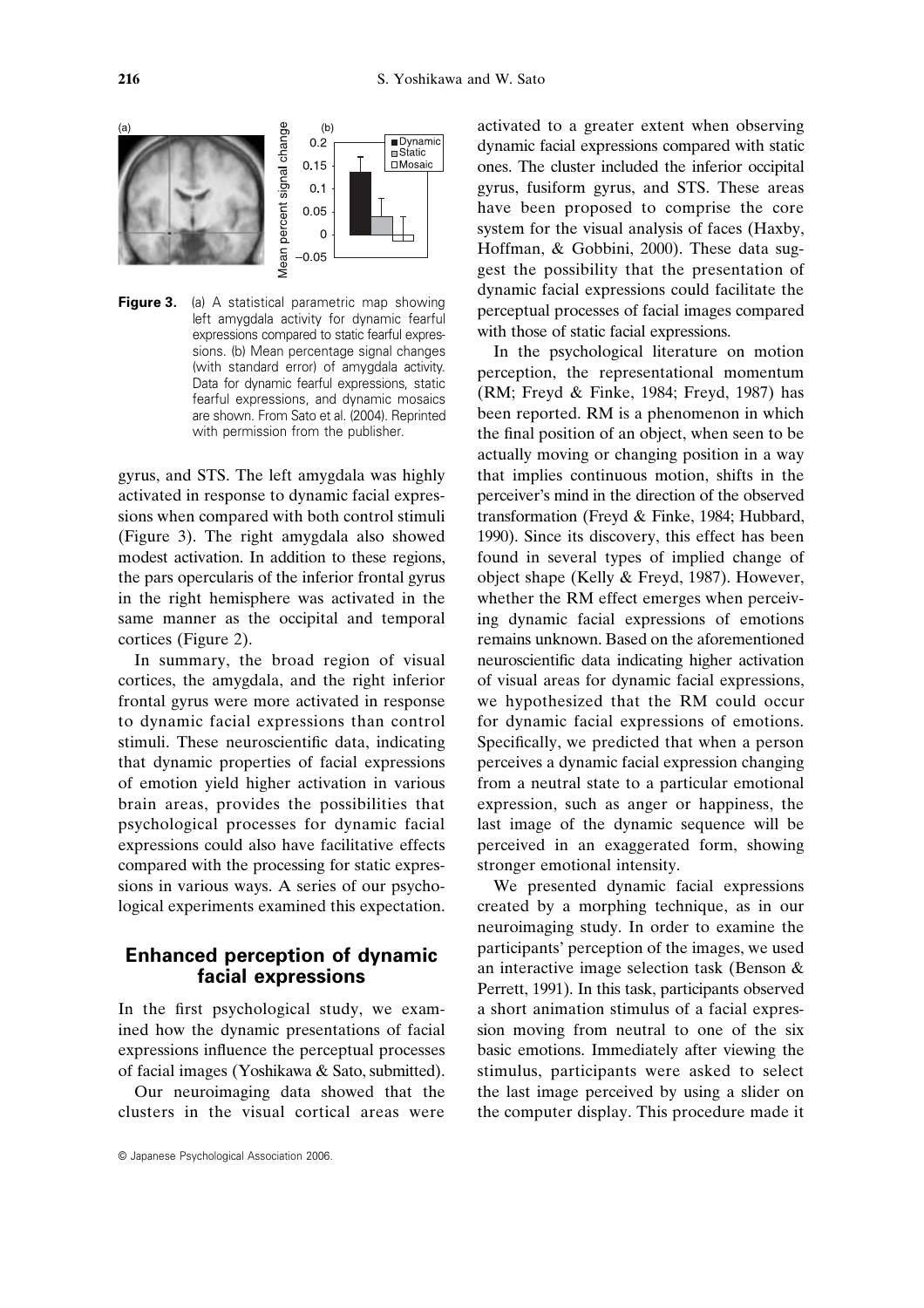possible to produce the images that participants thought they had perceived with little constraint. When the images had been selected, participants viewed the animation stimuli again and had the opportunity to modify their original choice of image. Unlike typical RM paradigms, in which participants match their internal image with a limited number of predetermined images, this interactive image selection procedure enabled us to obtain participants' internal images more precisely. A potential drawback of this procedure might have been the decay of perceived images over time. To avoid this procedural shortcoming, we presented the same dynamic stimulus twice. In the second exposure, participants perceptually matched the image they had selected with the last image of the stimulus and modified their choice if they thought the two images did not match exactly.

As shown in Figure 4, the RM effect emerged. This means that when seeing a dynamic facial



**Figure 4.** Mean percentage (with standard error) of the images perceived in each condition. The images actually presented were of 80% intensity.

expression changing at a fast enough velocity, the participants perceived a more intensified emotional image than actually presented.

The RM effect suggests that we possess a perceptual mechanism that efficiently catches sudden changes of emotional state in others in a very short period of time. Perceiving stronger emotion from rapid changes of facial expression has high ecologic value and is beneficial for social interaction.

# **Enhanced emotional elicitation of dynamic facial expressions**

In the second psychological study, we examined participants' subjective emotional experience while viewing the dynamic or static facial expressions of emotion (Sato & Yoshikawa, 2006a).

Previous neuroimaging studies have revealed that amygdala activity is associated with subjective emotional feelings elicited in response to aversive olfactory and gustatory stimuli (e.g., Zald & Pardo, 1997). A recent neuroimaging study showed that this is also the case for facial expression processing (Sato, Yoshikawa, Kochiyama, & Matsumura, 2004). In this study, angry or neutral expressions looking toward or away from the participants were presented. The results showed that the left amygdala was more active in response to angry expressions looking toward the participants than angry expressions looking away from them. More importantly, the results showed the positive relationship between amygdala activity and the intensity of negative emotional experience while viewing the expressions.

Emotion elicitation in response to others' emotional expressions is proposed as being one of the most basic components of expression processing and social communication (Frijda, 1988). Previous psychological studies have consistently found that a subjective emotional experience is elicited by static presentations of facial expressions of emotions (e.g., Dimberg, 1988). We hypothesized that that the dynamic presentations of emotional expressions induce more intense emotional experience than the corresponding static presentations.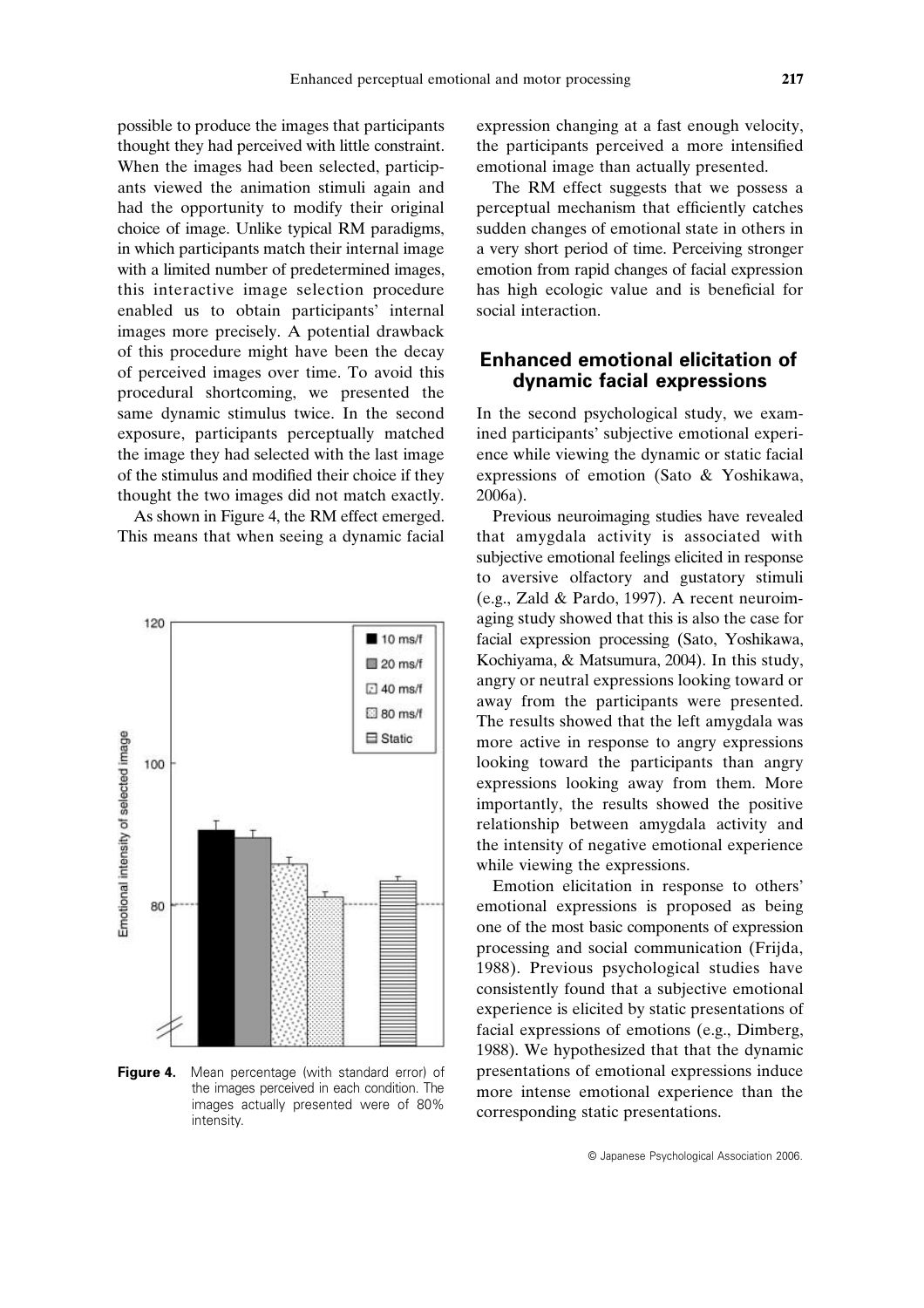We presented dynamic and static facial expressions of fear and happiness, and dynamic and static mosaic images. For the dynamic facial expression condition, we used the same stimuli as our neuroimaging study. The participants rated their emotional experience while viewing the stimuli in terms of valence and arousal. Valence, which ranges from positive to negative, represents the qualitative component. Arousal, which ranges from high to low, reflects the experienced intensity of either positive or negative emotions (Lang, Bradley, & Cuthbert, 1998).

Figure 5 shows the mean ratings for valence and arousal. The valence ratings indicated that participants experienced a negative emotion in response to fearful expressions and a positive emotion in response to happy expressions. However, dynamic presentations had no effect on valence ratings, although dynamically presented facial expressions of both fearful and happy emotions were rated as highly arousing, relative to static expressions of those same emotions.

In summary, our results showed that dynamic presentations of emotional facial expressions enhanced the overall emotional experience without a corresponding qualitative change in that experience. Eliciting emotion is an important component in processing facial expressions (Frijda, 1988). Specifically, emotional elicitation plays an important role in social interactions (Keltner & Kring, 1998). Daily communication via dynamic facial expressions may be more emotionally toned, and subsequently more socially interactive, than researchers have previously proposed.

### **Enhanced facial motor reactions in response to dynamic facial expressions**

We investigated the participants' facial motor reactions while viewing dynamic or static facial expressions of emotions (Sato & Yoshikawa, 2006b).

Our neuroimaging study showed that the inferior frontal gyrus is more active in response to dynamic facial expressions than static facial expressions. This area has been proposed to be a human homolog of the monkey ventral premotor cortex (Rizzolatti & Arbib, 1998). Neurophysiological studies in monkeys have shown that some neurons in the ventral premotor cortex are active both when a monkey performs specific hand actions and when it observes experimenters performing similar actions (Gallese, Fadiga, Fogassi, & Rizzolatti, 1996; Rizzolatti, Fadiga, Gallese, & Fogassi, 1996). A recent study on monkeys revealed that the neurons in this region also discharge during the observation of communicative facial actions (Ferrari, Gallese, Rizzolatti, & Fogassi, 2003). Researchers proposed that this neural activity



**Figure 5.** Mean ratings (with standard error) for (a) valence and (b) arousal. From Sato and Yoshikawa (2006a in press). Reprinted with permission from the publisher.

<sup>©</sup> Japanese Psychological Association 2006.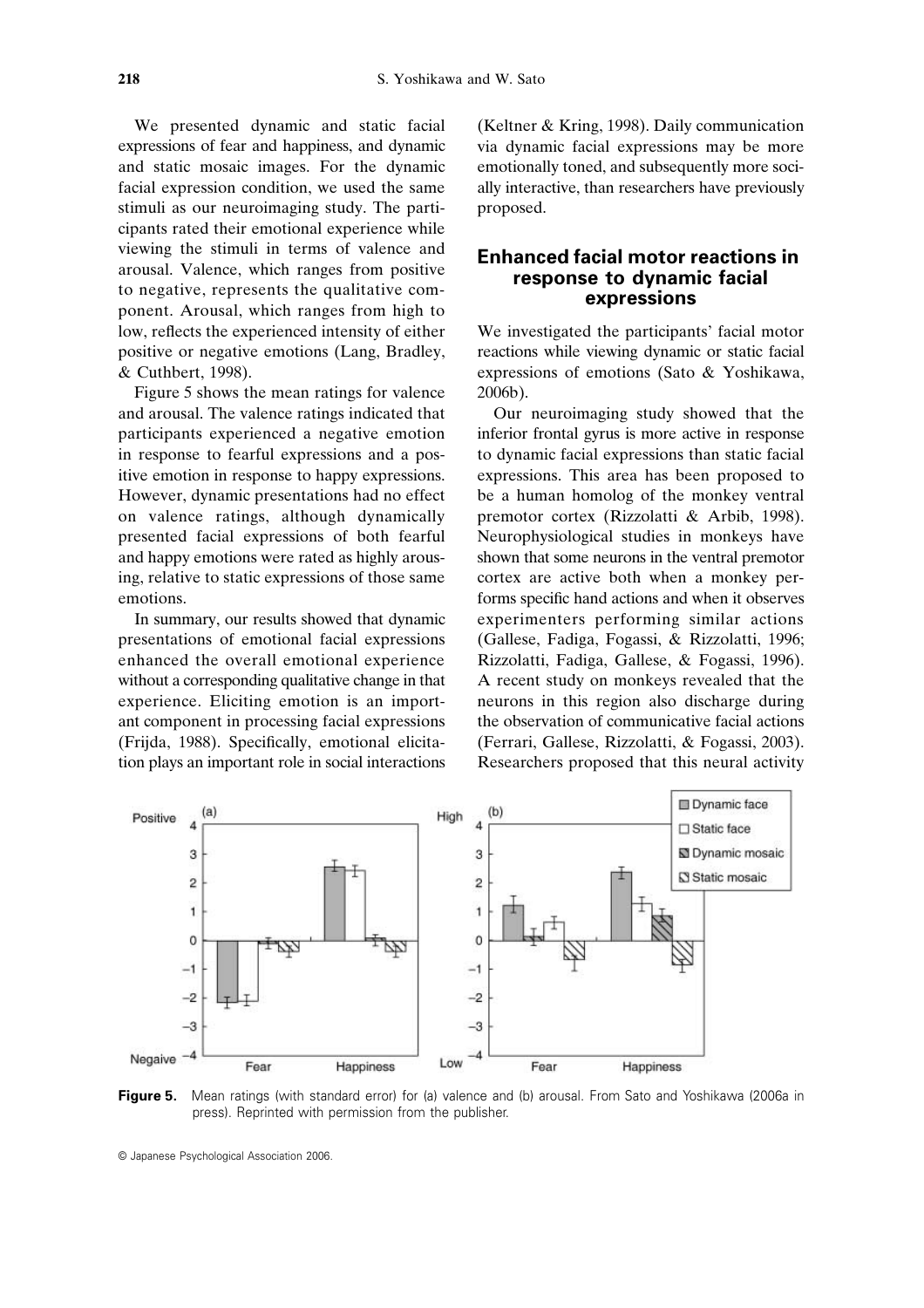might reflect the "mirror" functions; that is, matching observed others' actions with one's own execution of actions (e.g., Rizzolatti & Arbib, 1998).

Consistent with this idea, psychophysiological studies using facial electromyography indicate that facial expressions elicit facial muscular activity congruent with the presented facial expressions. For example, Dimberg (1982) showed that mere photographic presentations of angry and happy facial expressions induced spontaneous corrugator supercilii muscle activity (brow lowering actions, prototypical in angry facial expressions) and zygomatic major muscle activity (lip corner pulling actions, prototypical in happy facial expressions), respectively. One could expect that the dynamic presentations of emotional expressions induce more intense spontaneous facial reactions in response to the expressions.

In addition to this, a previous psychological study described that participants' facial reactions in response to others' facial expression stimuli were externally observable in the case of film stimuli, but not in the case of photo stimuli (Frijda, 1953). This issue is crucial because if overt facial mimicking occurs when perceiving facial expressions of emotions, then this facial motor activity could function not only in intraindividual processing, such as empathic understanding, but also in interindividual communication. We hypothesized that the dynamic presentations of emotional expressions elicit externally observable facial reactions in response to the expressions.

We video-recorded participants' facial reactions while they were passively observing dynamic and static facial expressions of anger and happiness. For the dynamic facial expression condition, we used almost the same temporal parameters as our neuroimaging study. In this experiment, Japanese faces were used. To videotape the participants' facial reactions, a video prompter system was used. The prompter system is an apparatus usually used in television studios. It allowed us to videotape the participants' facial expressions while they were unaware of the presence of a video camera. To analyze the participants' facial reactions, two scorers blindly scored the facial movements within 2.5 s from the stimulus onset using a facial action coding system (Ekman & Friesen, 1978). Action unit (AU) 4 (i.e., the action of lowering the brows) and AU 12 (i.e., the action of pulling the lip corners) were evaluated. In addition to analyses of the occurrence of participants' facial reactions for each trial, we also analyzed the facial reactions frame by frame for latencies.

Representative examples of the participants' facial reactions are shown in Figure 6, and the results of mean percentage occurrence for each AU are shown in Figure 7. Specific facial action patterns were elicited in response to dynamic facial expressions of anger and happiness. Brow lowering actions, which are prototypical facial movements in angry expressions, occurred more frequently in response to angry expressions than to happy expressions, and lip corner pulling actions, which are prototypical facial actions in happy expressions, occurred more frequently in response to happy expressions than to angry expressions. Because the participants passively viewed the stimuli, these facial actions reflected spontaneous processes.

In summary, our results indicated that dynamic facial expressions elicited more frequent spontaneous and rapid facial motor actions, interpretable as overt facial mimicry, compared with static facial expressions. Together with our neuroimaging data, we speculate that the mirror neuron system in the right inferior frontal gyrus may play an important role in facial mimicry. Externally observable facial behaviors that follow those of other individuals probably facilitate interindividual communication and social coordination; this neuro-cognitive mechanism may be of critically adaptive significance for social primates, including humans.

# **Conclusion**

Summarizing the main results of our series of studies revealed that dynamic facial expressions of emotions elicit higher activation in various brain areas, such as visual cortices, the amygdala, and the ventral premotor cortex. In accordance with this evidence, our psychological studies on processing dynamic facial expressions of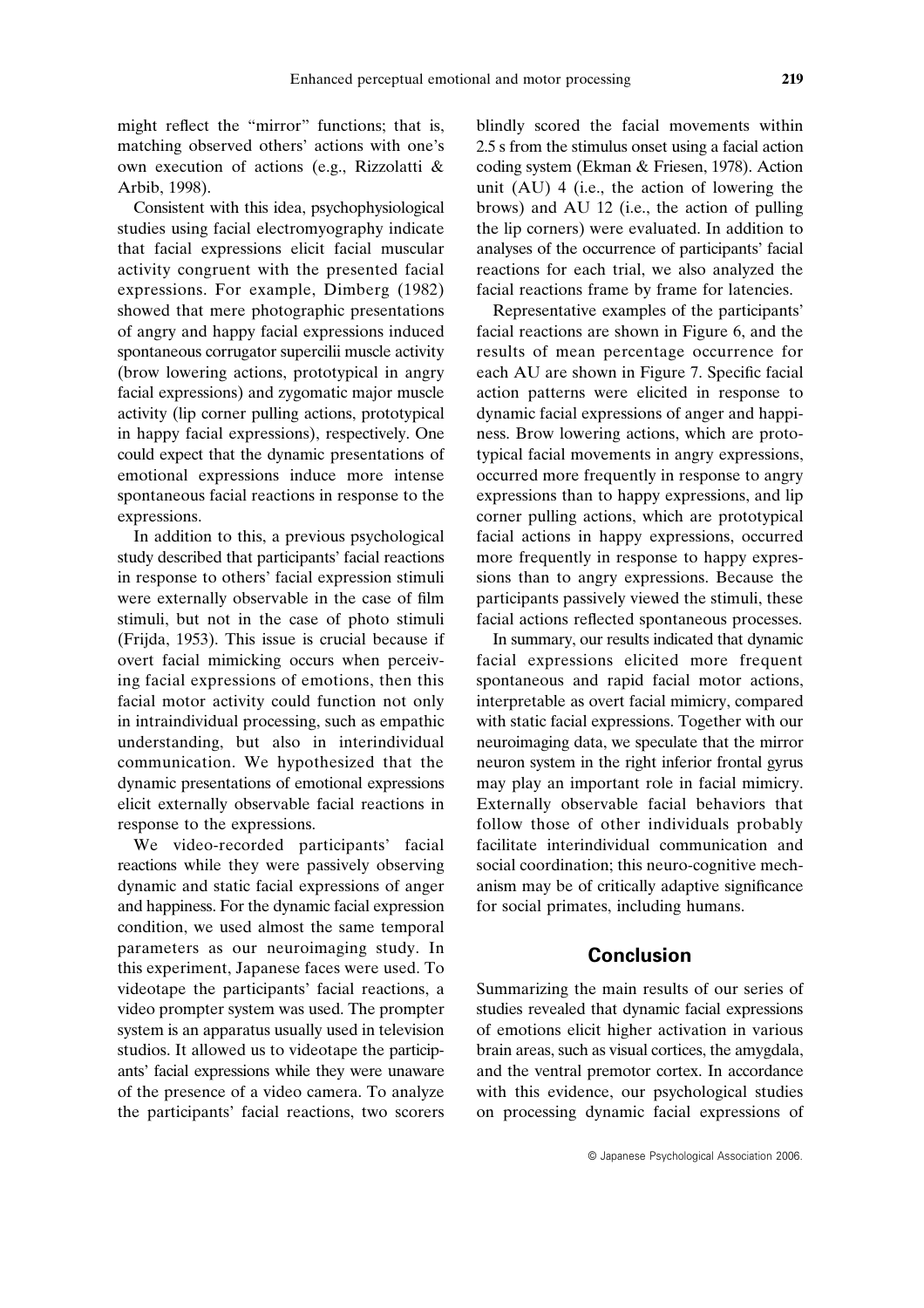

**Figure 6.** Representative examples of participants' facial reactions to the dynamic facial expression stimuli. Each figure presents the participant's brow lowering action in response to the (a) angry expression and the lip corner pulling action in response to the (b) happy expression. From Sato and Yoshikawa (2006b in press). Reprinted with permission from the publisher.



**Figure 7.** Mean (with standard error) percentage occurrence of (a) action unit (AU) 4 and (b) AU 12.

emotions revealed that dynamic presentation: (a) produces intensified perceptual images of facial expressions (perceptual enhancement); (b) enhances the emotional feeling; and (c) elicits spontaneous and rapid facial mimicry. These results revealed that dynamic facial expressions facilitate perceptual and emotional processing as well as motor reactions.

There is no doubt that real facial expressions are dynamic. We believe that our results contribute to the understanding of communication via facial expressions in daily life.

© Japanese Psychological Association 2006.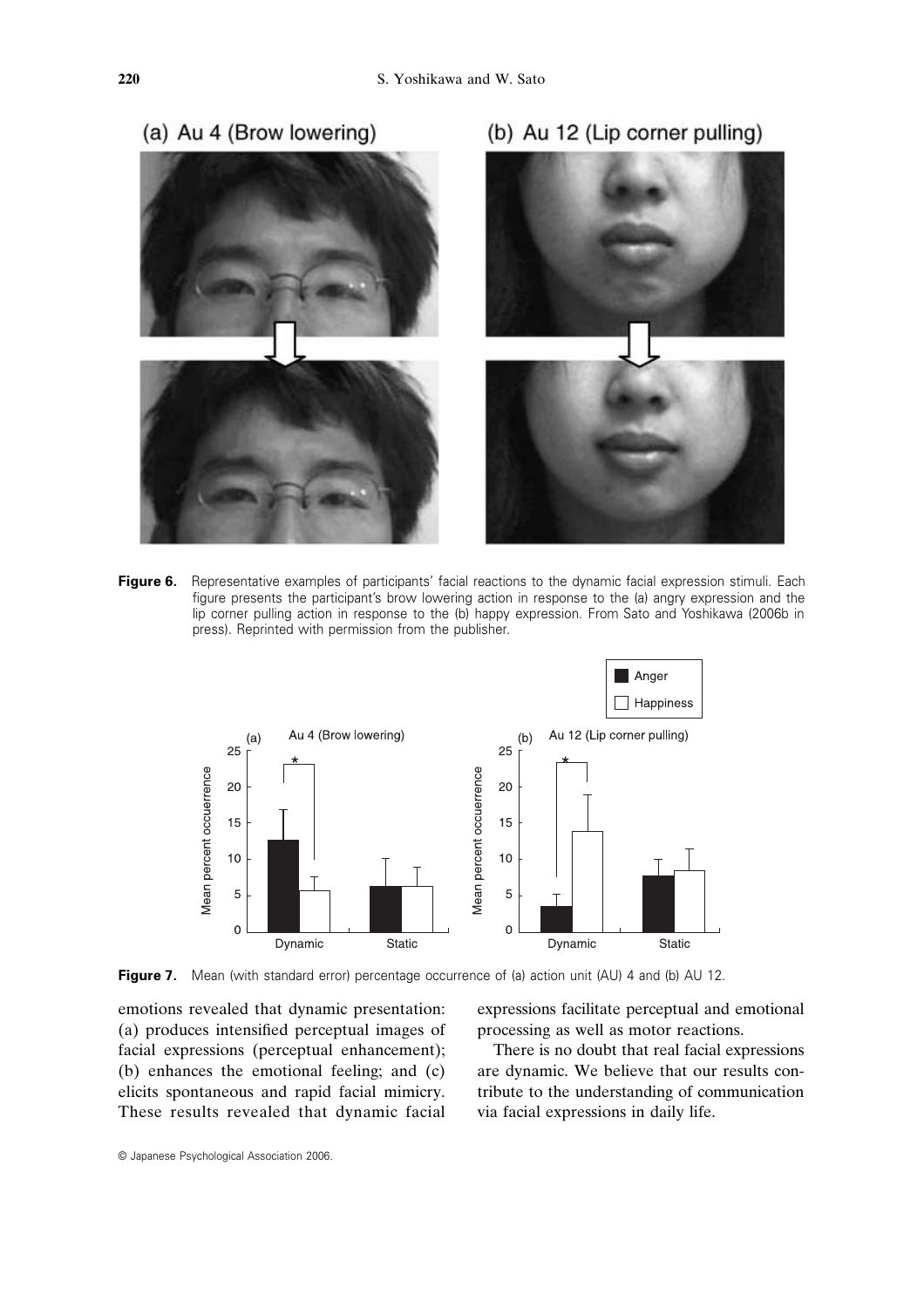#### **References**

- Benson, P. J., & Perrett, D. I. (1991). Perception and recognition of photographic quality facial caricatures: Implications for the recognition of natural images. *European Journal of Cognitive Psychology*, **3**, 105–135.
- Berry, D. S. (1990). What can a moving face tell us? *Journal of Personality and Social Psychology*, **58**, 1004–1014.
- Bruce, V., & Valentine, T. (1988). When a nod's as good as a wink: The role of dynamic information in facial recognition. In M. M. Gruneberg, P. E. Morris & R. N. Sykes (Eds.), *Practical aspects of memory: Current research and issues* (Vol. 1, pp. 169–174). New York: John Wiley & Sons.
- Dimberg, U. (1982). Facial reactions to facial expressions. *Psychophysiology*, **19**, 643–647.
- Dimberg, U. (1988). Facial expressions and emotional reactions: A psychobiological analysis of human social behaviour. In H. L. Wagner (Ed.), *Social psychophysiology and emotion: Theory and clinical applications* (pp. 131–150). New York: John Wiley & Sons.
- Ekman, P., & Friesen, W. V. (1975). *Unmasking the face: A guide to recognizing emotions from facial clues*. Englewood Cliffs, NJ: Prentice Hall.
- Ekman, P., & Friesen, W. V. (1976). *Pictures of facial affect*. Palo Alto, CA: Consulting Psychologist.
- Ekman, P., & Friesen, W. V. (1978). *Facial action coding system*. Palo Alto, CA: Consulting Psychologist.
- Ferrari, P. F., Gallese, V., Rizzolatti, G., & Fogassi, L. (2003). Mirror neurons responding to the observation of ingestive and communicative mouth actions in the monkey ventral premotor cortex. *European Journal of Neuroscience*, **17**, 1703– 1714.
- Freyd, J. J. (1987). Dynamic mental representations. *Psychological Review*, **94**, 427–438.
- Freyd, J. J., & Finke, R. A. (1984). Representational momentum. *Journal of Experimental Psychology Learning, Memory, and Cognition*, **10**, 126–132.
- Frijda, N. H. (1953). The understanding of facial expression of emotion. *Acta Psychologica*, **9**, 294–362.
- Frijda, N. H. (1988). The laws of emotion. *American Psychologist*, **43**, 349–358.
- Gallese, V., Fadiga, L., Fogassi, L., & Rizzolatti, G. (1996). Action recognition in the premotor cortex. *Brain*, **119**, 593–609.
- Harwood, N. K., Hall, L. J., & Shinkfield, A. J. (1999). Recognition of facial emotional expressions from moving and static displays by individuals with mental retardation. *American Journal of Mental Retardation*, **104**, 270–278.
- Haxby, J. V., Hoffman, E. A., & Gobbini, M. I. (2000). The distributed human neural system for face perception. *Trends in Cognitive Sciences*, **4**, 223–233.
- Hubbard, T. L. (1990). Cognitive representation of linear motion: Possible direction and gravity effects in judged displacement. *Memory and Cognition*, **18**, 299–309.
- Kelly, M. H., & Freyd, J. (1987). Explorations of representational momentum. *Cognitive Psychology*, **19**, 369–401.
- Keltner, D., & Kring, A. (1998). Emotion, social function, and psychopathology. *Review of General Psychology*, **2**, 320–342.
- Kesler-West, M. L., Andersen, A. H., Smith, C. D., Avison, M. J., Davis, C. E., Kryscio, R. J., & Blonder, L. X. (2001). Neural substrates of facial emotion processing using fMRI. *Brain Research Cognitive Brain Research*, **11**, 213–226.
- Lander, K., Christie, F., & Bruce, V. (1999). The role of movement in the recognition of famous faces. *Memory and Cognition*, **27**, 974–985.
- Lang, P. J., Bradley, M. M., & Cuthbert, B. N. (1998). Emotion, motivation, and anxiety: Brain mechanisms and psychophysiology. *Biological Psychiatry*, **44**, 1248–1263.
- Rizzolatti, G., & Arbib, M. A. (1998). Language within our grasp. *Trends in Neurosciences*, **21**, 188–194.
- Rizzolatti, G., Fadiga, L., Gallese, V., & Fogassi, L. (1996). Premotor cortex and the recognition of motor actions. *Brain Research. Cognitive Brain Research*, **3**, 131–141.
- Sato, W., & Yoshikawa, S. (2004). The dynamic aspects of emotional facial expressions. *Cognition and Emotion*, **18**, 701–710.
- Sato, W., & Yoshikawa, S. (2006a). Enhanced experience of emotional arousal in response to dynamic facial expressions. *Journal of Nonverbal Behavior*. (in press)
- Sato, W., & Yoshikawa, S. (2006b). Spontaneous facial mimicry in response to dynamic facial expressions. *Cognition*. (in press)
- Sato, W., Kochiyama, T., Yoshikawa, S., Naito, E., & Matsumura, M. (2004). Enhanced neural activity in response to dynamic facial expressions of emotion: An fMRI study. *Cognitive Brain Research*, **20**, 81–91.
- Sato, W., Yoshikawa, S., Kochiyama, T., & Matsumura, M. (2004). The amygdala processes the emotional significance of facial expressions: An fMRI investigation using the interaction between expression and face direction. *Neuroimage*, **22**, 1006–1013.
- Wehrle, T., Kaiser, S., Schmidt, S., & Scherer, K. R. (2000). Studying the dynamics of emotional

© Japanese Psychological Association 2006.